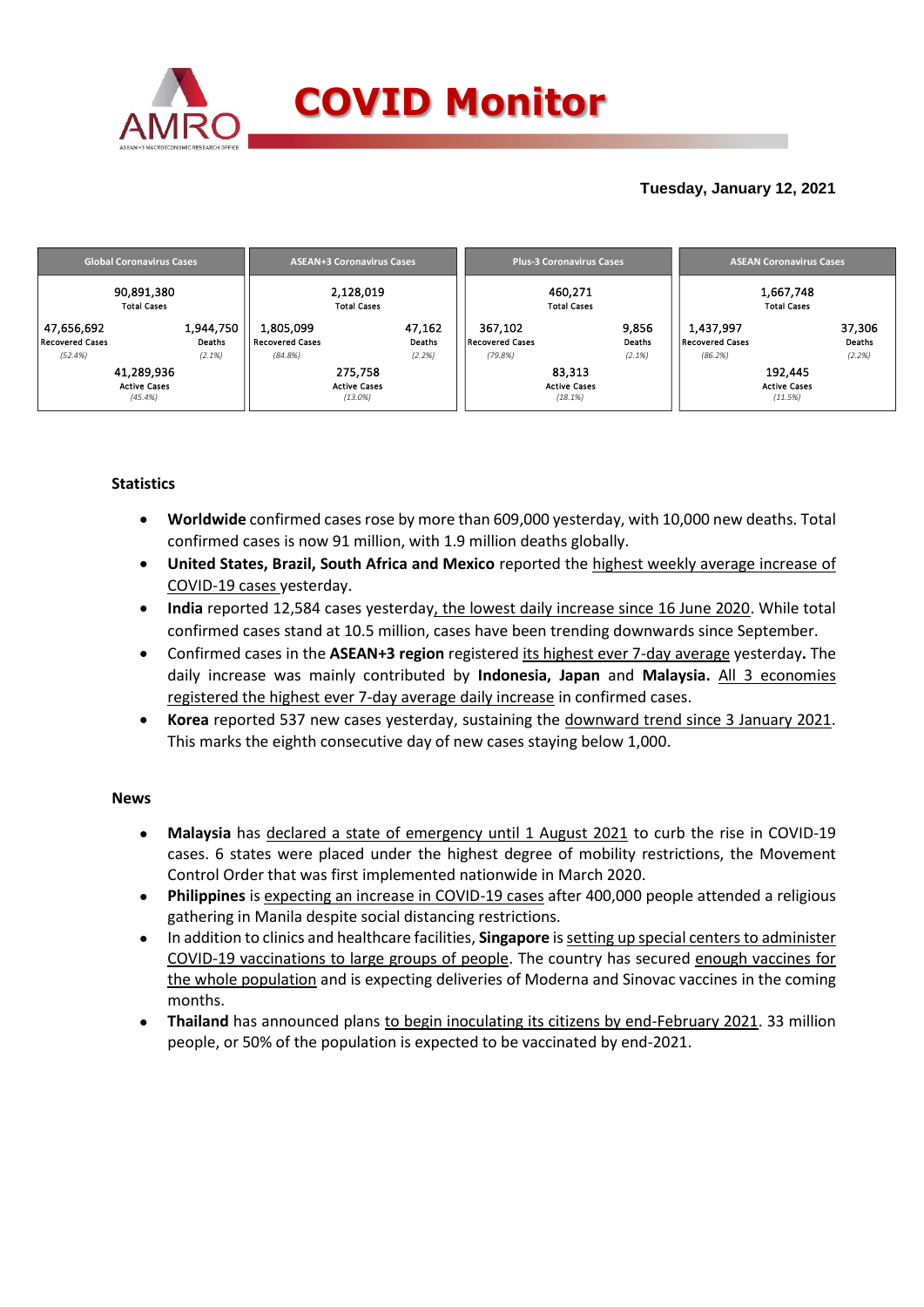

#### Overview of Confirmed COVID-19 Cases

| Global<br>90,891,380<br>609,951<br>19,055<br>0.7<br>1,944,750<br>9,959<br>2.1<br>47,656,692<br>52.4<br>41,289,936<br>54.6<br>$-1,801$<br>ASEAN+3<br>2,128,019<br>19,673<br>0.9<br>315<br>2.2<br>1,805,099<br>84.8<br>275,758<br>54.5<br>47,162<br>Plus-3<br>460,271<br>5,561<br>$-1,104$<br>9,856<br>74<br>2.1<br>79.8<br>83,313<br>87.0<br>1.2<br>367,102<br><b>ASEAN</b><br>1,667,748<br>14,112<br>$-697$<br>0.9<br>37,306<br>2.2<br>1,437,997<br>192,445<br>86.5<br>241<br>86.2<br>China<br>55<br>$-48$<br>99.2<br>87,591<br>62<br>0.0<br>0.1<br>4,634<br>$\mathbf 0$<br>82,258<br>93.9<br>699<br>5.3<br>41<br>$\,1\,$<br>9,283<br>1,216<br>5.4<br>10<br>0.4<br>159<br>1.7<br>8,468<br>91.2<br>656<br>92.9<br>Hong Kong, China<br>293,746<br>4,928<br>39.2<br>$-1,153$<br>3,898<br>48<br>1.3<br>222,807<br>75.9<br>77.2<br>2,336<br>1.7<br>67,041<br>Japan<br>69,651<br>1,338<br>537<br>10.3<br>87<br>0.8<br>25<br>53,569<br>78.6<br>1,165<br>1.7<br>76.9<br>14,917<br>Korea<br>8,692<br>32.2<br>$-948$<br>24,343<br>836,718<br>3,101<br>1.0<br>214<br>2.9<br>688,739<br>82.3<br>123,636<br>85.2<br>Indonesia<br>2,232<br>Malaysia<br>138,224<br>4,161<br>67.2<br>$-201$<br>1.6<br>555<br>$\overline{4}$<br>0.4<br>78.9<br>28,554<br>79.3<br>109,115<br>489,736<br>2,046<br>18.6<br>153<br>9,416<br>95.5<br>Philippines<br>4,450<br>0.4<br>11<br>1.9<br>458,206<br>93.6<br>22,114<br>58,929<br>22<br>3.9<br>$-20$<br>0.0<br>29<br>$\mathbf 0$<br>58,668<br>99.6<br>232<br>99.6<br>Singapore<br>10,335<br>0.0<br>291<br>67<br>536<br>7.9<br>$\mathbf 0$<br>Thailand<br>10,834<br>159<br>5.2<br>0.6<br>6,732<br>62.1<br>4,035<br>62.8<br>384<br>0<br>0.0<br>0.0<br>$\overline{3}$<br>90.2<br>Brunei Darussalam<br>173<br>0<br>$\mathbf 0$<br>1.7<br>153<br>88.4<br>17<br>Cambodia<br>392<br>23<br>0.1<br>0.3<br>$\pmb{0}$<br>0.0<br>374<br>95.4<br>18<br>95.4<br>$\mathbf 1$<br>$\mathbf{1}$<br>$\mathbf 0$<br>Lao PDR<br>41<br>$6\phantom{1}6$<br>0<br>0.0<br>$\mathbf 0$<br>0.0<br>$\mathbf 0$<br>$\mathbf 0$<br>40<br>97.6<br>$\mathbf{1}$<br>97.6<br>0.0<br>27<br>89.5<br>131,186<br>2,458<br>582<br>10.9<br>0.4<br>2858<br>12<br>2.2<br>114609<br>87.4<br>13,719<br>Myanmar<br>16<br>0.0<br>$\mathbf 0$<br>0.1<br>35<br>$\Omega$<br>2.3<br>89.8<br>92.1<br>1,515<br>$\mathbf{1}$<br>1,361<br>119<br>Vietnam<br>960<br>$-609$<br>0.1<br>20,122<br>Belgium<br>665,223<br>57,760<br>83.4<br>44<br>3.0<br>2,781,503<br>42,796<br>3,582<br>$-12,219$<br>67,690<br>55.1<br>0.1<br>310<br>2.4<br>France<br>10,758<br>1,941,116<br>23,393<br>11,706<br>141.1<br>41,799<br>863<br>2.2<br>1,590,171<br>81.9<br>309,146<br>84.1<br>Germany<br>0.6<br>2,289,021<br>12,530<br>$-6,095$<br>1,633,839<br>74.8<br>Italy<br>38,003<br>208.0<br>0.6<br>79,203<br>448<br>3.5<br>71.4<br>575,979<br>890,566<br>17,719<br>1,025.3<br>11,107<br>Netherlands<br>51,534<br>2.0<br>12,512<br>151<br>1.4<br>$\overline{\phantom{a}}$<br>61,422<br>61,422<br>7.1<br>97.5<br>2,111,782<br>45,060<br>1,310.6<br>3.0<br>52,275<br>401<br>2.5<br>150,376<br>53,521<br>Spain<br>484,506<br>6,523<br>6,523<br>8,364<br>97<br>317,600<br>65.6<br>158,542<br>67.3<br>Switzerland<br>56,032<br>754.4<br>1.4<br>1.7<br><b>United Kingdom</b><br>3,127,643<br>55,294<br>822.2<br>354<br>1.8<br>82,096<br>665<br>2.6<br>46,504<br>×.<br>$\sim$<br>122.2<br>Brazil<br>8,131,612<br>25,822<br>$-3,970$<br>0.3<br>203,580<br>480<br>2.5<br>7,273,237<br>654,795<br>91.9<br>38,470<br>89.4<br>672,931<br>8,325<br>1,042<br>17,096<br>575,152<br>80,683<br>Canada<br>17,796<br>220.2<br>1.3<br>136<br>2.5<br>85.5<br>88.0<br>1,730,921<br>8,704<br>191.1<br>896<br>0.5<br>1,518,715<br>87.7<br>167,552<br>90.3<br>Argentina<br>38,000<br>44,654<br>159<br>2.6<br>75.3<br>Mexico<br>1,541,633<br>7,594<br>59.8<br>$-2,409$<br>0.5<br>662<br>8.7<br>1,160,373<br>246,892<br>84.0<br>12,130<br>134,368<br>9,004<br>274.3<br>9,004<br>0.9<br>969,863<br>1,035,184<br>31,537<br>38,280<br>231<br>3.7<br>93.7<br>27,041<br>97.4<br>Peru<br>624.3<br>$-62,970$<br>1,726<br><b>United States</b><br>22,520,622<br>68,027<br>206,661<br>0.9<br>374,268<br>1.7<br>$\sim$<br>$\overline{\phantom{a}}$<br>٠<br>909<br>28,634<br>1,102<br>20<br>0.8<br>0.1<br>$\pmb{0}$<br>25,843<br>1,882<br>93.4<br>Australia<br>$\mathbf{1}$<br>3.2<br>90.3<br>9.2<br>$-3,727$<br>97.9<br>India<br>10,479,179<br>12,584<br>0.1<br>151,327<br>167<br>1.4<br>10,111,294<br>96.5<br>216,558<br>7,652<br>1,292,614<br>6,208<br>73.8<br>240<br>0.5<br>56,262<br>1,081,736<br>154,616<br>88.0<br>15,361<br>91<br>4.4<br>83.7<br>Iran<br>478<br>3,389,733<br>23,018<br>157.0<br>0.7<br>61,389<br>426<br>2,771,793<br>556,551<br>83.6<br>Russia<br>23,119<br>1.8<br>81.8<br>140<br>4.0<br>23<br>Saudi Arabia<br>363,949<br>0.0<br>6,295<br>$\overline{4}$<br>355,706<br>97.7<br>1,948<br>99.5<br>10,469<br>1.7 | <b>Economy</b> | <b>Total</b><br>Cases | Cases per 1M<br>Population | <b>New</b><br>Cases | <b>New Cases</b><br>per 1M Pop. | <b>New Cases</b><br>$(7$ -day avg $)^1$ | <b>ANew</b><br>Cases | ∆% New<br>Cases | <b>Total</b><br><b>Deaths</b> | <b>New</b><br><b>Deaths</b> | <b>Fatality</b><br><b>Rate (%)</b> | <b>Total</b><br><b>Recovered</b> | Recovery<br><b>Rate (%)</b> | <b>Active</b><br>Cases | <b>Resolved</b><br>cases $(\%)^2$ |
|----------------------------------------------------------------------------------------------------------------------------------------------------------------------------------------------------------------------------------------------------------------------------------------------------------------------------------------------------------------------------------------------------------------------------------------------------------------------------------------------------------------------------------------------------------------------------------------------------------------------------------------------------------------------------------------------------------------------------------------------------------------------------------------------------------------------------------------------------------------------------------------------------------------------------------------------------------------------------------------------------------------------------------------------------------------------------------------------------------------------------------------------------------------------------------------------------------------------------------------------------------------------------------------------------------------------------------------------------------------------------------------------------------------------------------------------------------------------------------------------------------------------------------------------------------------------------------------------------------------------------------------------------------------------------------------------------------------------------------------------------------------------------------------------------------------------------------------------------------------------------------------------------------------------------------------------------------------------------------------------------------------------------------------------------------------------------------------------------------------------------------------------------------------------------------------------------------------------------------------------------------------------------------------------------------------------------------------------------------------------------------------------------------------------------------------------------------------------------------------------------------------------------------------------------------------------------------------------------------------------------------------------------------------------------------------------------------------------------------------------------------------------------------------------------------------------------------------------------------------------------------------------------------------------------------------------------------------------------------------------------------------------------------------------------------------------------------------------------------------------------------------------------------------------------------------------------------------------------------------------------------------------------------------------------------------------------------------------------------------------------------------------------------------------------------------------------------------------------------------------------------------------------------------------------------------------------------------------------------------------------------------------------------------------------------------------------------------------------------------------------------------------------------------------------------------------------------------------------------------------------------------------------------------------------------------------------------------------------------------------------------------------------------------------------------------------------------------------------------------------------------------------------------------------------------------------------------------------------------------------------------------------------------------------------------------------------------------------------------------------------------------------------------------------------------------------------------------------------------------------------------------------------------------------------------------------------------------------------------------------------------------------------------------------------------------------------------------------------------------------------------------------------------------------------------------------------------------|----------------|-----------------------|----------------------------|---------------------|---------------------------------|-----------------------------------------|----------------------|-----------------|-------------------------------|-----------------------------|------------------------------------|----------------------------------|-----------------------------|------------------------|-----------------------------------|
|                                                                                                                                                                                                                                                                                                                                                                                                                                                                                                                                                                                                                                                                                                                                                                                                                                                                                                                                                                                                                                                                                                                                                                                                                                                                                                                                                                                                                                                                                                                                                                                                                                                                                                                                                                                                                                                                                                                                                                                                                                                                                                                                                                                                                                                                                                                                                                                                                                                                                                                                                                                                                                                                                                                                                                                                                                                                                                                                                                                                                                                                                                                                                                                                                                                                                                                                                                                                                                                                                                                                                                                                                                                                                                                                                                                                                                                                                                                                                                                                                                                                                                                                                                                                                                                                                                                                                                                                                                                                                                                                                                                                                                                                                                                                                                                                                                        |                |                       |                            |                     |                                 |                                         |                      |                 |                               |                             |                                    |                                  |                             |                        |                                   |
|                                                                                                                                                                                                                                                                                                                                                                                                                                                                                                                                                                                                                                                                                                                                                                                                                                                                                                                                                                                                                                                                                                                                                                                                                                                                                                                                                                                                                                                                                                                                                                                                                                                                                                                                                                                                                                                                                                                                                                                                                                                                                                                                                                                                                                                                                                                                                                                                                                                                                                                                                                                                                                                                                                                                                                                                                                                                                                                                                                                                                                                                                                                                                                                                                                                                                                                                                                                                                                                                                                                                                                                                                                                                                                                                                                                                                                                                                                                                                                                                                                                                                                                                                                                                                                                                                                                                                                                                                                                                                                                                                                                                                                                                                                                                                                                                                                        |                |                       |                            |                     |                                 |                                         |                      |                 |                               |                             |                                    |                                  |                             |                        |                                   |
|                                                                                                                                                                                                                                                                                                                                                                                                                                                                                                                                                                                                                                                                                                                                                                                                                                                                                                                                                                                                                                                                                                                                                                                                                                                                                                                                                                                                                                                                                                                                                                                                                                                                                                                                                                                                                                                                                                                                                                                                                                                                                                                                                                                                                                                                                                                                                                                                                                                                                                                                                                                                                                                                                                                                                                                                                                                                                                                                                                                                                                                                                                                                                                                                                                                                                                                                                                                                                                                                                                                                                                                                                                                                                                                                                                                                                                                                                                                                                                                                                                                                                                                                                                                                                                                                                                                                                                                                                                                                                                                                                                                                                                                                                                                                                                                                                                        |                |                       |                            |                     |                                 |                                         |                      |                 |                               |                             |                                    |                                  |                             |                        |                                   |
|                                                                                                                                                                                                                                                                                                                                                                                                                                                                                                                                                                                                                                                                                                                                                                                                                                                                                                                                                                                                                                                                                                                                                                                                                                                                                                                                                                                                                                                                                                                                                                                                                                                                                                                                                                                                                                                                                                                                                                                                                                                                                                                                                                                                                                                                                                                                                                                                                                                                                                                                                                                                                                                                                                                                                                                                                                                                                                                                                                                                                                                                                                                                                                                                                                                                                                                                                                                                                                                                                                                                                                                                                                                                                                                                                                                                                                                                                                                                                                                                                                                                                                                                                                                                                                                                                                                                                                                                                                                                                                                                                                                                                                                                                                                                                                                                                                        |                |                       |                            |                     |                                 |                                         |                      |                 |                               |                             |                                    |                                  |                             |                        |                                   |
|                                                                                                                                                                                                                                                                                                                                                                                                                                                                                                                                                                                                                                                                                                                                                                                                                                                                                                                                                                                                                                                                                                                                                                                                                                                                                                                                                                                                                                                                                                                                                                                                                                                                                                                                                                                                                                                                                                                                                                                                                                                                                                                                                                                                                                                                                                                                                                                                                                                                                                                                                                                                                                                                                                                                                                                                                                                                                                                                                                                                                                                                                                                                                                                                                                                                                                                                                                                                                                                                                                                                                                                                                                                                                                                                                                                                                                                                                                                                                                                                                                                                                                                                                                                                                                                                                                                                                                                                                                                                                                                                                                                                                                                                                                                                                                                                                                        |                |                       |                            |                     |                                 |                                         |                      |                 |                               |                             |                                    |                                  |                             |                        |                                   |
|                                                                                                                                                                                                                                                                                                                                                                                                                                                                                                                                                                                                                                                                                                                                                                                                                                                                                                                                                                                                                                                                                                                                                                                                                                                                                                                                                                                                                                                                                                                                                                                                                                                                                                                                                                                                                                                                                                                                                                                                                                                                                                                                                                                                                                                                                                                                                                                                                                                                                                                                                                                                                                                                                                                                                                                                                                                                                                                                                                                                                                                                                                                                                                                                                                                                                                                                                                                                                                                                                                                                                                                                                                                                                                                                                                                                                                                                                                                                                                                                                                                                                                                                                                                                                                                                                                                                                                                                                                                                                                                                                                                                                                                                                                                                                                                                                                        |                |                       |                            |                     |                                 |                                         |                      |                 |                               |                             |                                    |                                  |                             |                        |                                   |
|                                                                                                                                                                                                                                                                                                                                                                                                                                                                                                                                                                                                                                                                                                                                                                                                                                                                                                                                                                                                                                                                                                                                                                                                                                                                                                                                                                                                                                                                                                                                                                                                                                                                                                                                                                                                                                                                                                                                                                                                                                                                                                                                                                                                                                                                                                                                                                                                                                                                                                                                                                                                                                                                                                                                                                                                                                                                                                                                                                                                                                                                                                                                                                                                                                                                                                                                                                                                                                                                                                                                                                                                                                                                                                                                                                                                                                                                                                                                                                                                                                                                                                                                                                                                                                                                                                                                                                                                                                                                                                                                                                                                                                                                                                                                                                                                                                        |                |                       |                            |                     |                                 |                                         |                      |                 |                               |                             |                                    |                                  |                             |                        |                                   |
|                                                                                                                                                                                                                                                                                                                                                                                                                                                                                                                                                                                                                                                                                                                                                                                                                                                                                                                                                                                                                                                                                                                                                                                                                                                                                                                                                                                                                                                                                                                                                                                                                                                                                                                                                                                                                                                                                                                                                                                                                                                                                                                                                                                                                                                                                                                                                                                                                                                                                                                                                                                                                                                                                                                                                                                                                                                                                                                                                                                                                                                                                                                                                                                                                                                                                                                                                                                                                                                                                                                                                                                                                                                                                                                                                                                                                                                                                                                                                                                                                                                                                                                                                                                                                                                                                                                                                                                                                                                                                                                                                                                                                                                                                                                                                                                                                                        |                |                       |                            |                     |                                 |                                         |                      |                 |                               |                             |                                    |                                  |                             |                        |                                   |
|                                                                                                                                                                                                                                                                                                                                                                                                                                                                                                                                                                                                                                                                                                                                                                                                                                                                                                                                                                                                                                                                                                                                                                                                                                                                                                                                                                                                                                                                                                                                                                                                                                                                                                                                                                                                                                                                                                                                                                                                                                                                                                                                                                                                                                                                                                                                                                                                                                                                                                                                                                                                                                                                                                                                                                                                                                                                                                                                                                                                                                                                                                                                                                                                                                                                                                                                                                                                                                                                                                                                                                                                                                                                                                                                                                                                                                                                                                                                                                                                                                                                                                                                                                                                                                                                                                                                                                                                                                                                                                                                                                                                                                                                                                                                                                                                                                        |                |                       |                            |                     |                                 |                                         |                      |                 |                               |                             |                                    |                                  |                             |                        |                                   |
|                                                                                                                                                                                                                                                                                                                                                                                                                                                                                                                                                                                                                                                                                                                                                                                                                                                                                                                                                                                                                                                                                                                                                                                                                                                                                                                                                                                                                                                                                                                                                                                                                                                                                                                                                                                                                                                                                                                                                                                                                                                                                                                                                                                                                                                                                                                                                                                                                                                                                                                                                                                                                                                                                                                                                                                                                                                                                                                                                                                                                                                                                                                                                                                                                                                                                                                                                                                                                                                                                                                                                                                                                                                                                                                                                                                                                                                                                                                                                                                                                                                                                                                                                                                                                                                                                                                                                                                                                                                                                                                                                                                                                                                                                                                                                                                                                                        |                |                       |                            |                     |                                 |                                         |                      |                 |                               |                             |                                    |                                  |                             |                        |                                   |
|                                                                                                                                                                                                                                                                                                                                                                                                                                                                                                                                                                                                                                                                                                                                                                                                                                                                                                                                                                                                                                                                                                                                                                                                                                                                                                                                                                                                                                                                                                                                                                                                                                                                                                                                                                                                                                                                                                                                                                                                                                                                                                                                                                                                                                                                                                                                                                                                                                                                                                                                                                                                                                                                                                                                                                                                                                                                                                                                                                                                                                                                                                                                                                                                                                                                                                                                                                                                                                                                                                                                                                                                                                                                                                                                                                                                                                                                                                                                                                                                                                                                                                                                                                                                                                                                                                                                                                                                                                                                                                                                                                                                                                                                                                                                                                                                                                        |                |                       |                            |                     |                                 |                                         |                      |                 |                               |                             |                                    |                                  |                             |                        |                                   |
|                                                                                                                                                                                                                                                                                                                                                                                                                                                                                                                                                                                                                                                                                                                                                                                                                                                                                                                                                                                                                                                                                                                                                                                                                                                                                                                                                                                                                                                                                                                                                                                                                                                                                                                                                                                                                                                                                                                                                                                                                                                                                                                                                                                                                                                                                                                                                                                                                                                                                                                                                                                                                                                                                                                                                                                                                                                                                                                                                                                                                                                                                                                                                                                                                                                                                                                                                                                                                                                                                                                                                                                                                                                                                                                                                                                                                                                                                                                                                                                                                                                                                                                                                                                                                                                                                                                                                                                                                                                                                                                                                                                                                                                                                                                                                                                                                                        |                |                       |                            |                     |                                 |                                         |                      |                 |                               |                             |                                    |                                  |                             |                        |                                   |
|                                                                                                                                                                                                                                                                                                                                                                                                                                                                                                                                                                                                                                                                                                                                                                                                                                                                                                                                                                                                                                                                                                                                                                                                                                                                                                                                                                                                                                                                                                                                                                                                                                                                                                                                                                                                                                                                                                                                                                                                                                                                                                                                                                                                                                                                                                                                                                                                                                                                                                                                                                                                                                                                                                                                                                                                                                                                                                                                                                                                                                                                                                                                                                                                                                                                                                                                                                                                                                                                                                                                                                                                                                                                                                                                                                                                                                                                                                                                                                                                                                                                                                                                                                                                                                                                                                                                                                                                                                                                                                                                                                                                                                                                                                                                                                                                                                        |                |                       |                            |                     |                                 |                                         |                      |                 |                               |                             |                                    |                                  |                             |                        |                                   |
|                                                                                                                                                                                                                                                                                                                                                                                                                                                                                                                                                                                                                                                                                                                                                                                                                                                                                                                                                                                                                                                                                                                                                                                                                                                                                                                                                                                                                                                                                                                                                                                                                                                                                                                                                                                                                                                                                                                                                                                                                                                                                                                                                                                                                                                                                                                                                                                                                                                                                                                                                                                                                                                                                                                                                                                                                                                                                                                                                                                                                                                                                                                                                                                                                                                                                                                                                                                                                                                                                                                                                                                                                                                                                                                                                                                                                                                                                                                                                                                                                                                                                                                                                                                                                                                                                                                                                                                                                                                                                                                                                                                                                                                                                                                                                                                                                                        |                |                       |                            |                     |                                 |                                         |                      |                 |                               |                             |                                    |                                  |                             |                        |                                   |
|                                                                                                                                                                                                                                                                                                                                                                                                                                                                                                                                                                                                                                                                                                                                                                                                                                                                                                                                                                                                                                                                                                                                                                                                                                                                                                                                                                                                                                                                                                                                                                                                                                                                                                                                                                                                                                                                                                                                                                                                                                                                                                                                                                                                                                                                                                                                                                                                                                                                                                                                                                                                                                                                                                                                                                                                                                                                                                                                                                                                                                                                                                                                                                                                                                                                                                                                                                                                                                                                                                                                                                                                                                                                                                                                                                                                                                                                                                                                                                                                                                                                                                                                                                                                                                                                                                                                                                                                                                                                                                                                                                                                                                                                                                                                                                                                                                        |                |                       |                            |                     |                                 |                                         |                      |                 |                               |                             |                                    |                                  |                             |                        |                                   |
|                                                                                                                                                                                                                                                                                                                                                                                                                                                                                                                                                                                                                                                                                                                                                                                                                                                                                                                                                                                                                                                                                                                                                                                                                                                                                                                                                                                                                                                                                                                                                                                                                                                                                                                                                                                                                                                                                                                                                                                                                                                                                                                                                                                                                                                                                                                                                                                                                                                                                                                                                                                                                                                                                                                                                                                                                                                                                                                                                                                                                                                                                                                                                                                                                                                                                                                                                                                                                                                                                                                                                                                                                                                                                                                                                                                                                                                                                                                                                                                                                                                                                                                                                                                                                                                                                                                                                                                                                                                                                                                                                                                                                                                                                                                                                                                                                                        |                |                       |                            |                     |                                 |                                         |                      |                 |                               |                             |                                    |                                  |                             |                        |                                   |
|                                                                                                                                                                                                                                                                                                                                                                                                                                                                                                                                                                                                                                                                                                                                                                                                                                                                                                                                                                                                                                                                                                                                                                                                                                                                                                                                                                                                                                                                                                                                                                                                                                                                                                                                                                                                                                                                                                                                                                                                                                                                                                                                                                                                                                                                                                                                                                                                                                                                                                                                                                                                                                                                                                                                                                                                                                                                                                                                                                                                                                                                                                                                                                                                                                                                                                                                                                                                                                                                                                                                                                                                                                                                                                                                                                                                                                                                                                                                                                                                                                                                                                                                                                                                                                                                                                                                                                                                                                                                                                                                                                                                                                                                                                                                                                                                                                        |                |                       |                            |                     |                                 |                                         |                      |                 |                               |                             |                                    |                                  |                             |                        |                                   |
|                                                                                                                                                                                                                                                                                                                                                                                                                                                                                                                                                                                                                                                                                                                                                                                                                                                                                                                                                                                                                                                                                                                                                                                                                                                                                                                                                                                                                                                                                                                                                                                                                                                                                                                                                                                                                                                                                                                                                                                                                                                                                                                                                                                                                                                                                                                                                                                                                                                                                                                                                                                                                                                                                                                                                                                                                                                                                                                                                                                                                                                                                                                                                                                                                                                                                                                                                                                                                                                                                                                                                                                                                                                                                                                                                                                                                                                                                                                                                                                                                                                                                                                                                                                                                                                                                                                                                                                                                                                                                                                                                                                                                                                                                                                                                                                                                                        |                |                       |                            |                     |                                 |                                         |                      |                 |                               |                             |                                    |                                  |                             |                        |                                   |
|                                                                                                                                                                                                                                                                                                                                                                                                                                                                                                                                                                                                                                                                                                                                                                                                                                                                                                                                                                                                                                                                                                                                                                                                                                                                                                                                                                                                                                                                                                                                                                                                                                                                                                                                                                                                                                                                                                                                                                                                                                                                                                                                                                                                                                                                                                                                                                                                                                                                                                                                                                                                                                                                                                                                                                                                                                                                                                                                                                                                                                                                                                                                                                                                                                                                                                                                                                                                                                                                                                                                                                                                                                                                                                                                                                                                                                                                                                                                                                                                                                                                                                                                                                                                                                                                                                                                                                                                                                                                                                                                                                                                                                                                                                                                                                                                                                        |                |                       |                            |                     |                                 |                                         |                      |                 |                               |                             |                                    |                                  |                             |                        |                                   |
|                                                                                                                                                                                                                                                                                                                                                                                                                                                                                                                                                                                                                                                                                                                                                                                                                                                                                                                                                                                                                                                                                                                                                                                                                                                                                                                                                                                                                                                                                                                                                                                                                                                                                                                                                                                                                                                                                                                                                                                                                                                                                                                                                                                                                                                                                                                                                                                                                                                                                                                                                                                                                                                                                                                                                                                                                                                                                                                                                                                                                                                                                                                                                                                                                                                                                                                                                                                                                                                                                                                                                                                                                                                                                                                                                                                                                                                                                                                                                                                                                                                                                                                                                                                                                                                                                                                                                                                                                                                                                                                                                                                                                                                                                                                                                                                                                                        |                |                       |                            |                     |                                 |                                         |                      |                 |                               |                             |                                    |                                  |                             |                        |                                   |
|                                                                                                                                                                                                                                                                                                                                                                                                                                                                                                                                                                                                                                                                                                                                                                                                                                                                                                                                                                                                                                                                                                                                                                                                                                                                                                                                                                                                                                                                                                                                                                                                                                                                                                                                                                                                                                                                                                                                                                                                                                                                                                                                                                                                                                                                                                                                                                                                                                                                                                                                                                                                                                                                                                                                                                                                                                                                                                                                                                                                                                                                                                                                                                                                                                                                                                                                                                                                                                                                                                                                                                                                                                                                                                                                                                                                                                                                                                                                                                                                                                                                                                                                                                                                                                                                                                                                                                                                                                                                                                                                                                                                                                                                                                                                                                                                                                        |                |                       |                            |                     |                                 |                                         |                      |                 |                               |                             |                                    |                                  |                             |                        |                                   |
|                                                                                                                                                                                                                                                                                                                                                                                                                                                                                                                                                                                                                                                                                                                                                                                                                                                                                                                                                                                                                                                                                                                                                                                                                                                                                                                                                                                                                                                                                                                                                                                                                                                                                                                                                                                                                                                                                                                                                                                                                                                                                                                                                                                                                                                                                                                                                                                                                                                                                                                                                                                                                                                                                                                                                                                                                                                                                                                                                                                                                                                                                                                                                                                                                                                                                                                                                                                                                                                                                                                                                                                                                                                                                                                                                                                                                                                                                                                                                                                                                                                                                                                                                                                                                                                                                                                                                                                                                                                                                                                                                                                                                                                                                                                                                                                                                                        |                |                       |                            |                     |                                 |                                         |                      |                 |                               |                             |                                    |                                  |                             |                        |                                   |
|                                                                                                                                                                                                                                                                                                                                                                                                                                                                                                                                                                                                                                                                                                                                                                                                                                                                                                                                                                                                                                                                                                                                                                                                                                                                                                                                                                                                                                                                                                                                                                                                                                                                                                                                                                                                                                                                                                                                                                                                                                                                                                                                                                                                                                                                                                                                                                                                                                                                                                                                                                                                                                                                                                                                                                                                                                                                                                                                                                                                                                                                                                                                                                                                                                                                                                                                                                                                                                                                                                                                                                                                                                                                                                                                                                                                                                                                                                                                                                                                                                                                                                                                                                                                                                                                                                                                                                                                                                                                                                                                                                                                                                                                                                                                                                                                                                        |                |                       |                            |                     |                                 |                                         |                      |                 |                               |                             |                                    |                                  |                             |                        |                                   |
|                                                                                                                                                                                                                                                                                                                                                                                                                                                                                                                                                                                                                                                                                                                                                                                                                                                                                                                                                                                                                                                                                                                                                                                                                                                                                                                                                                                                                                                                                                                                                                                                                                                                                                                                                                                                                                                                                                                                                                                                                                                                                                                                                                                                                                                                                                                                                                                                                                                                                                                                                                                                                                                                                                                                                                                                                                                                                                                                                                                                                                                                                                                                                                                                                                                                                                                                                                                                                                                                                                                                                                                                                                                                                                                                                                                                                                                                                                                                                                                                                                                                                                                                                                                                                                                                                                                                                                                                                                                                                                                                                                                                                                                                                                                                                                                                                                        |                |                       |                            |                     |                                 |                                         |                      |                 |                               |                             |                                    |                                  |                             |                        |                                   |
|                                                                                                                                                                                                                                                                                                                                                                                                                                                                                                                                                                                                                                                                                                                                                                                                                                                                                                                                                                                                                                                                                                                                                                                                                                                                                                                                                                                                                                                                                                                                                                                                                                                                                                                                                                                                                                                                                                                                                                                                                                                                                                                                                                                                                                                                                                                                                                                                                                                                                                                                                                                                                                                                                                                                                                                                                                                                                                                                                                                                                                                                                                                                                                                                                                                                                                                                                                                                                                                                                                                                                                                                                                                                                                                                                                                                                                                                                                                                                                                                                                                                                                                                                                                                                                                                                                                                                                                                                                                                                                                                                                                                                                                                                                                                                                                                                                        |                |                       |                            |                     |                                 |                                         |                      |                 |                               |                             |                                    |                                  |                             |                        |                                   |
|                                                                                                                                                                                                                                                                                                                                                                                                                                                                                                                                                                                                                                                                                                                                                                                                                                                                                                                                                                                                                                                                                                                                                                                                                                                                                                                                                                                                                                                                                                                                                                                                                                                                                                                                                                                                                                                                                                                                                                                                                                                                                                                                                                                                                                                                                                                                                                                                                                                                                                                                                                                                                                                                                                                                                                                                                                                                                                                                                                                                                                                                                                                                                                                                                                                                                                                                                                                                                                                                                                                                                                                                                                                                                                                                                                                                                                                                                                                                                                                                                                                                                                                                                                                                                                                                                                                                                                                                                                                                                                                                                                                                                                                                                                                                                                                                                                        |                |                       |                            |                     |                                 |                                         |                      |                 |                               |                             |                                    |                                  |                             |                        |                                   |
|                                                                                                                                                                                                                                                                                                                                                                                                                                                                                                                                                                                                                                                                                                                                                                                                                                                                                                                                                                                                                                                                                                                                                                                                                                                                                                                                                                                                                                                                                                                                                                                                                                                                                                                                                                                                                                                                                                                                                                                                                                                                                                                                                                                                                                                                                                                                                                                                                                                                                                                                                                                                                                                                                                                                                                                                                                                                                                                                                                                                                                                                                                                                                                                                                                                                                                                                                                                                                                                                                                                                                                                                                                                                                                                                                                                                                                                                                                                                                                                                                                                                                                                                                                                                                                                                                                                                                                                                                                                                                                                                                                                                                                                                                                                                                                                                                                        |                |                       |                            |                     |                                 |                                         |                      |                 |                               |                             |                                    |                                  |                             |                        |                                   |
|                                                                                                                                                                                                                                                                                                                                                                                                                                                                                                                                                                                                                                                                                                                                                                                                                                                                                                                                                                                                                                                                                                                                                                                                                                                                                                                                                                                                                                                                                                                                                                                                                                                                                                                                                                                                                                                                                                                                                                                                                                                                                                                                                                                                                                                                                                                                                                                                                                                                                                                                                                                                                                                                                                                                                                                                                                                                                                                                                                                                                                                                                                                                                                                                                                                                                                                                                                                                                                                                                                                                                                                                                                                                                                                                                                                                                                                                                                                                                                                                                                                                                                                                                                                                                                                                                                                                                                                                                                                                                                                                                                                                                                                                                                                                                                                                                                        |                |                       |                            |                     |                                 |                                         |                      |                 |                               |                             |                                    |                                  |                             |                        |                                   |
|                                                                                                                                                                                                                                                                                                                                                                                                                                                                                                                                                                                                                                                                                                                                                                                                                                                                                                                                                                                                                                                                                                                                                                                                                                                                                                                                                                                                                                                                                                                                                                                                                                                                                                                                                                                                                                                                                                                                                                                                                                                                                                                                                                                                                                                                                                                                                                                                                                                                                                                                                                                                                                                                                                                                                                                                                                                                                                                                                                                                                                                                                                                                                                                                                                                                                                                                                                                                                                                                                                                                                                                                                                                                                                                                                                                                                                                                                                                                                                                                                                                                                                                                                                                                                                                                                                                                                                                                                                                                                                                                                                                                                                                                                                                                                                                                                                        |                |                       |                            |                     |                                 |                                         |                      |                 |                               |                             |                                    |                                  |                             |                        |                                   |
|                                                                                                                                                                                                                                                                                                                                                                                                                                                                                                                                                                                                                                                                                                                                                                                                                                                                                                                                                                                                                                                                                                                                                                                                                                                                                                                                                                                                                                                                                                                                                                                                                                                                                                                                                                                                                                                                                                                                                                                                                                                                                                                                                                                                                                                                                                                                                                                                                                                                                                                                                                                                                                                                                                                                                                                                                                                                                                                                                                                                                                                                                                                                                                                                                                                                                                                                                                                                                                                                                                                                                                                                                                                                                                                                                                                                                                                                                                                                                                                                                                                                                                                                                                                                                                                                                                                                                                                                                                                                                                                                                                                                                                                                                                                                                                                                                                        |                |                       |                            |                     |                                 |                                         |                      |                 |                               |                             |                                    |                                  |                             |                        |                                   |
|                                                                                                                                                                                                                                                                                                                                                                                                                                                                                                                                                                                                                                                                                                                                                                                                                                                                                                                                                                                                                                                                                                                                                                                                                                                                                                                                                                                                                                                                                                                                                                                                                                                                                                                                                                                                                                                                                                                                                                                                                                                                                                                                                                                                                                                                                                                                                                                                                                                                                                                                                                                                                                                                                                                                                                                                                                                                                                                                                                                                                                                                                                                                                                                                                                                                                                                                                                                                                                                                                                                                                                                                                                                                                                                                                                                                                                                                                                                                                                                                                                                                                                                                                                                                                                                                                                                                                                                                                                                                                                                                                                                                                                                                                                                                                                                                                                        |                |                       |                            |                     |                                 |                                         |                      |                 |                               |                             |                                    |                                  |                             |                        |                                   |
|                                                                                                                                                                                                                                                                                                                                                                                                                                                                                                                                                                                                                                                                                                                                                                                                                                                                                                                                                                                                                                                                                                                                                                                                                                                                                                                                                                                                                                                                                                                                                                                                                                                                                                                                                                                                                                                                                                                                                                                                                                                                                                                                                                                                                                                                                                                                                                                                                                                                                                                                                                                                                                                                                                                                                                                                                                                                                                                                                                                                                                                                                                                                                                                                                                                                                                                                                                                                                                                                                                                                                                                                                                                                                                                                                                                                                                                                                                                                                                                                                                                                                                                                                                                                                                                                                                                                                                                                                                                                                                                                                                                                                                                                                                                                                                                                                                        |                |                       |                            |                     |                                 |                                         |                      |                 |                               |                             |                                    |                                  |                             |                        |                                   |
|                                                                                                                                                                                                                                                                                                                                                                                                                                                                                                                                                                                                                                                                                                                                                                                                                                                                                                                                                                                                                                                                                                                                                                                                                                                                                                                                                                                                                                                                                                                                                                                                                                                                                                                                                                                                                                                                                                                                                                                                                                                                                                                                                                                                                                                                                                                                                                                                                                                                                                                                                                                                                                                                                                                                                                                                                                                                                                                                                                                                                                                                                                                                                                                                                                                                                                                                                                                                                                                                                                                                                                                                                                                                                                                                                                                                                                                                                                                                                                                                                                                                                                                                                                                                                                                                                                                                                                                                                                                                                                                                                                                                                                                                                                                                                                                                                                        |                |                       |                            |                     |                                 |                                         |                      |                 |                               |                             |                                    |                                  |                             |                        |                                   |
|                                                                                                                                                                                                                                                                                                                                                                                                                                                                                                                                                                                                                                                                                                                                                                                                                                                                                                                                                                                                                                                                                                                                                                                                                                                                                                                                                                                                                                                                                                                                                                                                                                                                                                                                                                                                                                                                                                                                                                                                                                                                                                                                                                                                                                                                                                                                                                                                                                                                                                                                                                                                                                                                                                                                                                                                                                                                                                                                                                                                                                                                                                                                                                                                                                                                                                                                                                                                                                                                                                                                                                                                                                                                                                                                                                                                                                                                                                                                                                                                                                                                                                                                                                                                                                                                                                                                                                                                                                                                                                                                                                                                                                                                                                                                                                                                                                        |                |                       |                            |                     |                                 |                                         |                      |                 |                               |                             |                                    |                                  |                             |                        |                                   |
|                                                                                                                                                                                                                                                                                                                                                                                                                                                                                                                                                                                                                                                                                                                                                                                                                                                                                                                                                                                                                                                                                                                                                                                                                                                                                                                                                                                                                                                                                                                                                                                                                                                                                                                                                                                                                                                                                                                                                                                                                                                                                                                                                                                                                                                                                                                                                                                                                                                                                                                                                                                                                                                                                                                                                                                                                                                                                                                                                                                                                                                                                                                                                                                                                                                                                                                                                                                                                                                                                                                                                                                                                                                                                                                                                                                                                                                                                                                                                                                                                                                                                                                                                                                                                                                                                                                                                                                                                                                                                                                                                                                                                                                                                                                                                                                                                                        |                |                       |                            |                     |                                 |                                         |                      |                 |                               |                             |                                    |                                  |                             |                        |                                   |
|                                                                                                                                                                                                                                                                                                                                                                                                                                                                                                                                                                                                                                                                                                                                                                                                                                                                                                                                                                                                                                                                                                                                                                                                                                                                                                                                                                                                                                                                                                                                                                                                                                                                                                                                                                                                                                                                                                                                                                                                                                                                                                                                                                                                                                                                                                                                                                                                                                                                                                                                                                                                                                                                                                                                                                                                                                                                                                                                                                                                                                                                                                                                                                                                                                                                                                                                                                                                                                                                                                                                                                                                                                                                                                                                                                                                                                                                                                                                                                                                                                                                                                                                                                                                                                                                                                                                                                                                                                                                                                                                                                                                                                                                                                                                                                                                                                        |                |                       |                            |                     |                                 |                                         |                      |                 |                               |                             |                                    |                                  |                             |                        |                                   |
|                                                                                                                                                                                                                                                                                                                                                                                                                                                                                                                                                                                                                                                                                                                                                                                                                                                                                                                                                                                                                                                                                                                                                                                                                                                                                                                                                                                                                                                                                                                                                                                                                                                                                                                                                                                                                                                                                                                                                                                                                                                                                                                                                                                                                                                                                                                                                                                                                                                                                                                                                                                                                                                                                                                                                                                                                                                                                                                                                                                                                                                                                                                                                                                                                                                                                                                                                                                                                                                                                                                                                                                                                                                                                                                                                                                                                                                                                                                                                                                                                                                                                                                                                                                                                                                                                                                                                                                                                                                                                                                                                                                                                                                                                                                                                                                                                                        |                |                       |                            |                     |                                 |                                         |                      |                 |                               |                             |                                    |                                  |                             |                        |                                   |
|                                                                                                                                                                                                                                                                                                                                                                                                                                                                                                                                                                                                                                                                                                                                                                                                                                                                                                                                                                                                                                                                                                                                                                                                                                                                                                                                                                                                                                                                                                                                                                                                                                                                                                                                                                                                                                                                                                                                                                                                                                                                                                                                                                                                                                                                                                                                                                                                                                                                                                                                                                                                                                                                                                                                                                                                                                                                                                                                                                                                                                                                                                                                                                                                                                                                                                                                                                                                                                                                                                                                                                                                                                                                                                                                                                                                                                                                                                                                                                                                                                                                                                                                                                                                                                                                                                                                                                                                                                                                                                                                                                                                                                                                                                                                                                                                                                        |                |                       |                            |                     |                                 |                                         |                      |                 |                               |                             |                                    |                                  |                             |                        |                                   |
|                                                                                                                                                                                                                                                                                                                                                                                                                                                                                                                                                                                                                                                                                                                                                                                                                                                                                                                                                                                                                                                                                                                                                                                                                                                                                                                                                                                                                                                                                                                                                                                                                                                                                                                                                                                                                                                                                                                                                                                                                                                                                                                                                                                                                                                                                                                                                                                                                                                                                                                                                                                                                                                                                                                                                                                                                                                                                                                                                                                                                                                                                                                                                                                                                                                                                                                                                                                                                                                                                                                                                                                                                                                                                                                                                                                                                                                                                                                                                                                                                                                                                                                                                                                                                                                                                                                                                                                                                                                                                                                                                                                                                                                                                                                                                                                                                                        |                |                       |                            |                     |                                 |                                         |                      |                 |                               |                             |                                    |                                  |                             |                        |                                   |
|                                                                                                                                                                                                                                                                                                                                                                                                                                                                                                                                                                                                                                                                                                                                                                                                                                                                                                                                                                                                                                                                                                                                                                                                                                                                                                                                                                                                                                                                                                                                                                                                                                                                                                                                                                                                                                                                                                                                                                                                                                                                                                                                                                                                                                                                                                                                                                                                                                                                                                                                                                                                                                                                                                                                                                                                                                                                                                                                                                                                                                                                                                                                                                                                                                                                                                                                                                                                                                                                                                                                                                                                                                                                                                                                                                                                                                                                                                                                                                                                                                                                                                                                                                                                                                                                                                                                                                                                                                                                                                                                                                                                                                                                                                                                                                                                                                        |                |                       |                            |                     |                                 |                                         |                      |                 |                               |                             |                                    |                                  |                             |                        |                                   |
|                                                                                                                                                                                                                                                                                                                                                                                                                                                                                                                                                                                                                                                                                                                                                                                                                                                                                                                                                                                                                                                                                                                                                                                                                                                                                                                                                                                                                                                                                                                                                                                                                                                                                                                                                                                                                                                                                                                                                                                                                                                                                                                                                                                                                                                                                                                                                                                                                                                                                                                                                                                                                                                                                                                                                                                                                                                                                                                                                                                                                                                                                                                                                                                                                                                                                                                                                                                                                                                                                                                                                                                                                                                                                                                                                                                                                                                                                                                                                                                                                                                                                                                                                                                                                                                                                                                                                                                                                                                                                                                                                                                                                                                                                                                                                                                                                                        |                |                       |                            |                     |                                 |                                         |                      |                 |                               |                             |                                    |                                  |                             |                        |                                   |
|                                                                                                                                                                                                                                                                                                                                                                                                                                                                                                                                                                                                                                                                                                                                                                                                                                                                                                                                                                                                                                                                                                                                                                                                                                                                                                                                                                                                                                                                                                                                                                                                                                                                                                                                                                                                                                                                                                                                                                                                                                                                                                                                                                                                                                                                                                                                                                                                                                                                                                                                                                                                                                                                                                                                                                                                                                                                                                                                                                                                                                                                                                                                                                                                                                                                                                                                                                                                                                                                                                                                                                                                                                                                                                                                                                                                                                                                                                                                                                                                                                                                                                                                                                                                                                                                                                                                                                                                                                                                                                                                                                                                                                                                                                                                                                                                                                        |                |                       |                            |                     |                                 |                                         |                      |                 |                               |                             |                                    |                                  |                             |                        |                                   |
|                                                                                                                                                                                                                                                                                                                                                                                                                                                                                                                                                                                                                                                                                                                                                                                                                                                                                                                                                                                                                                                                                                                                                                                                                                                                                                                                                                                                                                                                                                                                                                                                                                                                                                                                                                                                                                                                                                                                                                                                                                                                                                                                                                                                                                                                                                                                                                                                                                                                                                                                                                                                                                                                                                                                                                                                                                                                                                                                                                                                                                                                                                                                                                                                                                                                                                                                                                                                                                                                                                                                                                                                                                                                                                                                                                                                                                                                                                                                                                                                                                                                                                                                                                                                                                                                                                                                                                                                                                                                                                                                                                                                                                                                                                                                                                                                                                        | South Africa   | 1,246,643             | 20,875                     | 15,046              | 251.9                           |                                         | $-2,375$             | 1.2             | 33,579                        | 416                         | 2.7                                | 973,265                          | 78.1                        | 239,799                | 80.8                              |

Source: Haver Analytics, sourced from Johns Hopkins University; AMRO staff calculations.

Notes: New cases since previous day. ∆% refers to percentage change since previous day. Fatality rate measured as deaths per confirmed infections.<br>1/ Since January 31, 2020.<br>2/ Resolved cases (i.e. non-active cases) to tot

Data as of 11/1/2021